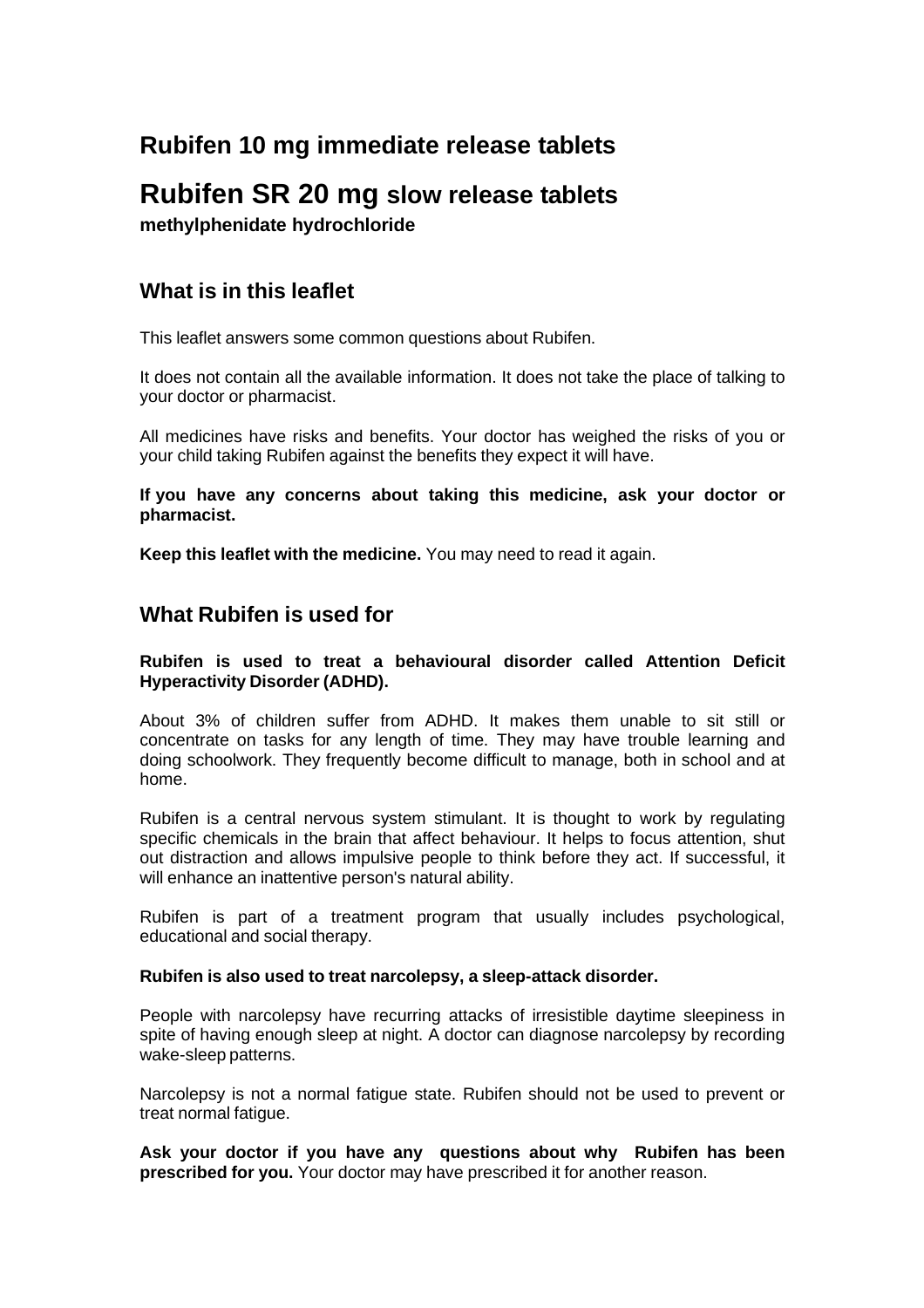This medicine is only available with a doctor's prescription and your doctor has special permission to prescribe it.

There is not enough information to recommend its use in children under 6 years old.

Note: Rubifen is a controlled drug B2. It should be kept in a secure place and under no circumstances should it be given to anyone else.

# **Before you take Rubifen**

# *When you must not take it*

#### **Do not take Rubifen if you have an allergy to methylphenidate (the active ingredient in Rubifen) or to any of the other ingredients listed at the end of this leaflet**

Some of the symptoms of an allergic reaction may include rash, itching or hives on the skin; swelling of the face, lips, tongue or other parts of the body; shortness of breath, wheezing or troubled breathing.

#### **Do not take Rubifen if you have any of the following medical conditions:**

- periods of severe anxiety, tension or agitation
- tics (muscle twitching which is usually in the face or shoulders) or if your brothers or sisters have tics
- Tourettes's syndrome or you have a family history of this disorder
- glaucoma (increased pressure in the eye)
- an overactive thyroid
- an irregular heartbeat
- severe angina (chest pain).

If you are not sure whether any of the above medical conditions apply to you, check with your doctor.

**Do not take Rubifen after the expiry date printed on the pack or if the packaging is torn or shows signs of tampering.** In that case, return it to your pharmacist.

# *Before you start to take it*

**Tell your doctor if you are allergic to any other medicines, foods, dyes or preservatives.** Your doctor will want to know if you are prone to allergies.

# **Tell your doctor if you have any of the following medical conditions:**

- severe depression or other mental illness
- epilepsy (seizures or fits)
- high blood pressure
- alcoholism
- drug dependence.

Your doctor may want to take special precautions if you have any of the above conditions.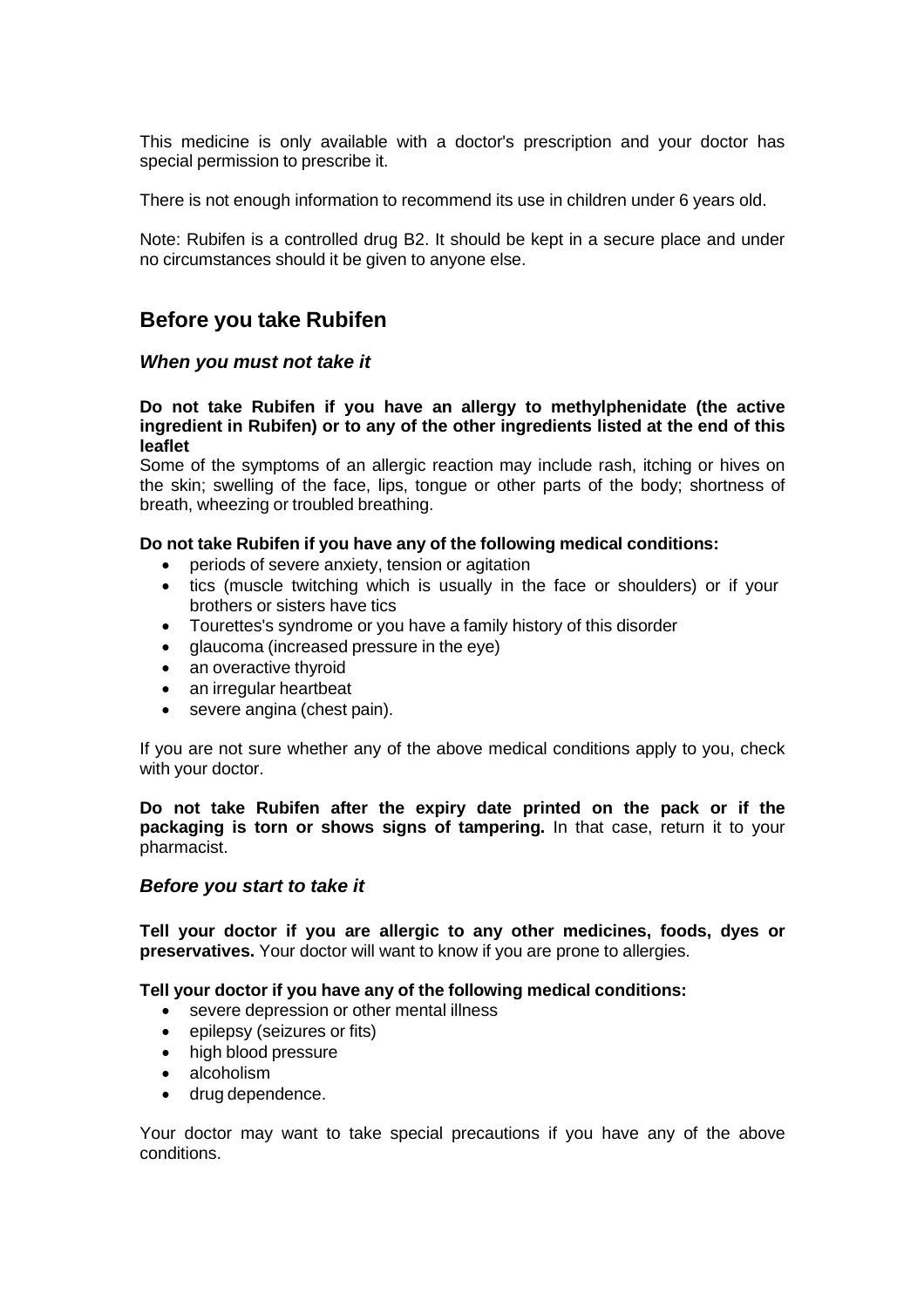#### **Tell your doctor if you are pregnant or breast-feeding. Ask your doctor about the risks and benefits of taking Rubifen in this case.**

Rubifen may affect your developing baby if you take it while you are pregnant. It is not known if the active ingredient in Rubifen passes into the breast milk. Breastfeeding is not recommended.

#### **If you have not told your doctor about any of these things, tell him/her before you take Rubifen.**

# *Taking other medicines*

**Tell your doctor if you are taking any other medicines, including medicines that you buy without a prescription from a pharmacy, supermarket or health food shop.**

**Other medicines and Rubifen may interfere with each other. Some of these medicines include:**

- medicines that increase blood pressure
- warfarin, a medicine used to prevent blood clots
- medicines for epilepsy (fits)
- medicines for depression, such as tricyclic antidepressants and MAO inhibitors
- phenylbutazone
- guanethidine.

You may need to take different amounts of your medicines or you may need to take different medicines.

Your doctor and pharmacist have more information on medicines to be careful with or avoid while taking Rubifen.

# **How to take Rubifen**

**Follow the directions given to you by your doctor and pharmacist carefully.** These directions may differ from the information contained in this leaflet.

**If you do not understand the instructions on the label, ask your doctor or pharmacist for help.**

# *How much to take*

Children aged 6 or over: the usual starting dose is 5 mg (half a tablet) once or twice each day. If necessary, the dose can be increased by 5 or 10 mg each week up to a maximum of 60 mg (6 tablets) each day.

Adults: the usual dose is 20 to 30 mg (2-3 tablets) each day but some people may need more or less than that. The maximum dose is 60 mg (6 tablets) each day.

# *When to take it*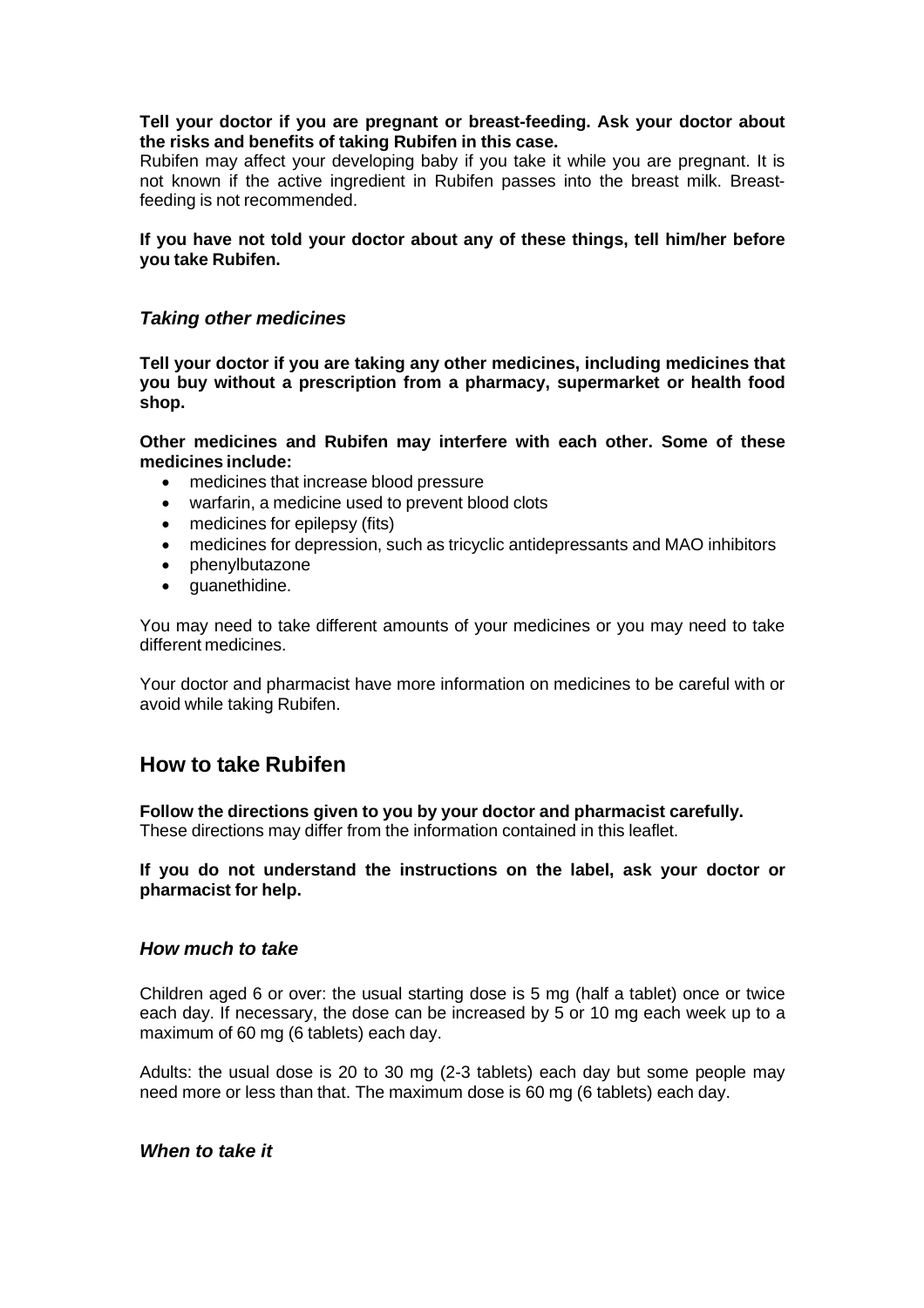#### **Take the tablets in 2 or 3 doses over the day unless your doctor tells you otherwise.**

Each dose is usually taken 1 or 2 hours before the greatest effect is needed. For example, a child may take a dose at 7.00 a.m. so that improved behaviour begins when school starts. If the child tends to misbehave during the lunchtime play period, the next dose can be taken before the lunch break.

It may be necessary to take a combination of the slow release tablets with the immediate release tablets to achieve the best results. The effects of the slow release tablets are maximised when taken with a meal. Check carefully with your doctor when and how to take this combination.

**If you find that this medicine keeps you from sleeping, talk to your doctor about the best time to take the last dose of the day.**

# *How to take it*

**Take the tablets with a full glass of water or other liquid. If the tablets upset your stomach, you can take them with food. Always take the tablets in the same way (e.g. always with food or always without food).** That way the effect will always be the same.

Take RUBIFEN only when prescribed by your doctor.

For children (6 years and over) the dose is one 5mg tablet once or twice daily (e.g. at breakfast and lunch) with weekly increases of 5-10mg. The total daily dosage should be taken in divided doses.

For adults the average daily dose is 20-30mg, taken in 2-3 divided doses. If you are unable to sleep when taking RUBIFEN late in the day, you should take the last dose before 6p.m.

Rubifen SR tablets must be swallowed whole and never crushed or chewed. Rubifen SR tablets should not be split or divided like an immediate release tablet.

Follow all directions given to you by your doctor carefully. They may differ from the information contained in this leaflet. If you do not understand the instructions on the box, ask your doctor or pharmacist for help.

# *How long to take it*

#### **Continue taking Rubifen for as long as your doctor tells you to.**

Rubifen helps to control your symptoms but it does not cure your condition. Your doctor will check your progress to make sure the medicine is working and will discuss with you how long your treatment should continue. If you are unsure, talk to your doctor.

During treatment for ADHD, Rubifen is usually stopped every so often (e.g. over weekends, school holidays and long vacation) to see whether it is still needed. Breaks from treatment also help to prevent a slow-down in growth that sometimes happens when children take Rubifen for a long time.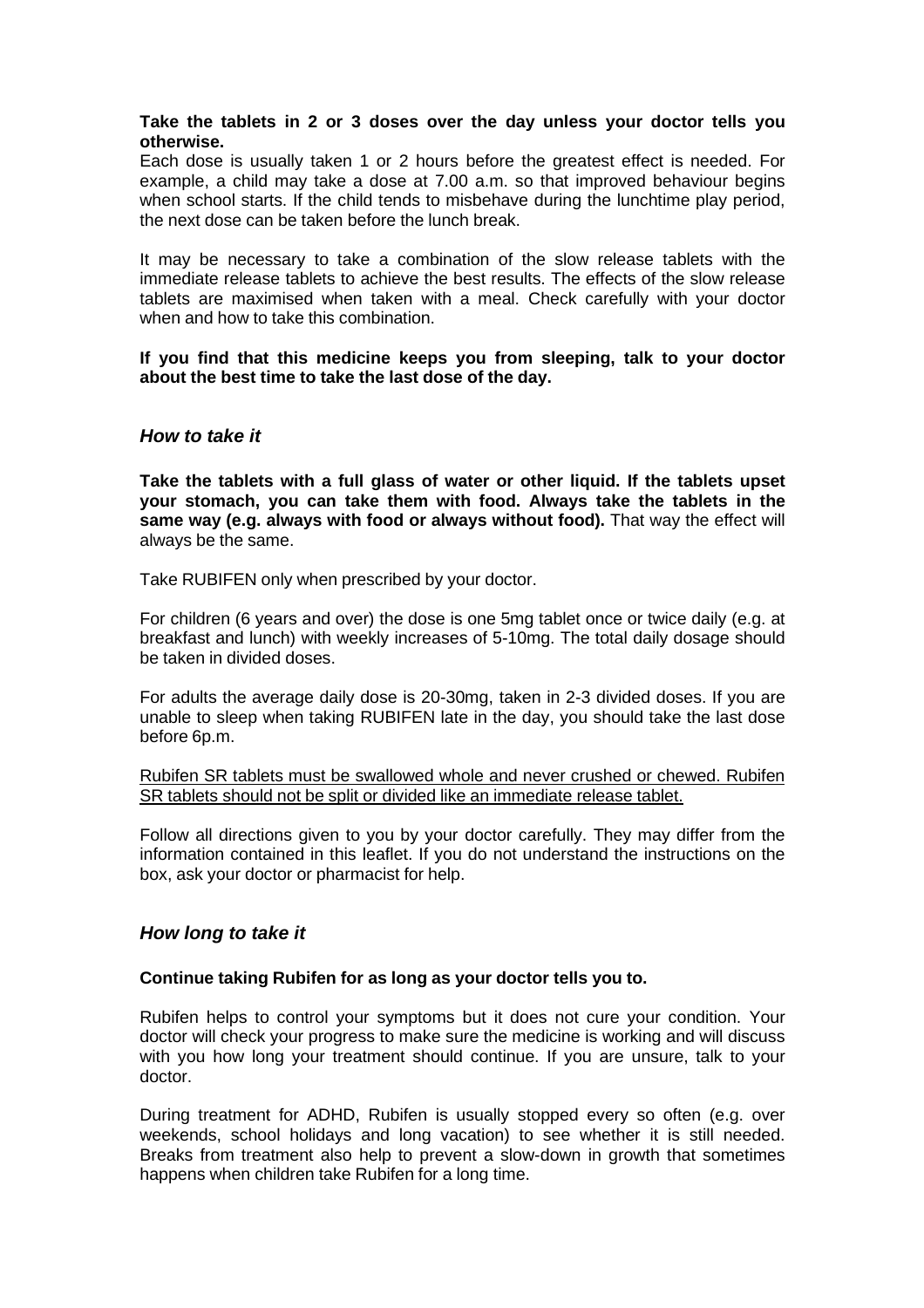### *If you forget to take it*

**Take the dose as soon as you remember. Then make sure to wait the same amount of time as usual before you take the next dose.**

**For example, if there are usually 4 hours between doses, wait 4 hours before taking the next dose and so on for the rest of that day. On the next day go back to your usual times.**

**Do not take a double dose to make up for the one that you missed.** Your chance of having an unwanted side effect may be increased.

**If you have trouble remembering when to take your medicine, ask your pharmacist for some hints.**

# **If you take too much (Overdose)**

**Immediately telephone your doctor or National Poisons Information Centre, Dunedin (telephone 0800 POISON or 0800 764 766) for advice, or go to the Accident and Emergency Department at your nearest hospital if you think that you or anyone else may have taken too much Rubifen. Do this even if there are no signs of discomfort or poisoning.**

#### **Keep the telephone numbers for these places handy.**

Symptoms of an overdose may include vomiting, agitation, headache, tremors, muscle twitching, irregular heart beat, flushing, fever, sweating, dilated pupils, breathing problems, confusion and seizures.

# **While you are taking Rubifen**

# *Things you must do*

#### **Take Rubifen exactly as your doctor has prescribed.**

Like all stimulants, Rubifen may become habit-forming and can be abused by some people. If you take it correctly as instructed by your doctor, abuse or dependence should not be a problem, either now or later in life.

#### **Be sure to keep all of your doctor's appointments so that your progress can be checked.**

Your doctor will want to check your blood pressure and do blood tests from time to time to prevent unwanted side effects from happening.

#### **If you become pregnant while taking Rubifen, tell your doctor.**

Your doctor can discuss with you the risks and benefits of taking it while you are pregnant.

#### **If you are about to be started on any new medicine, remind your doctor and pharmacist that you are taking Rubifen.**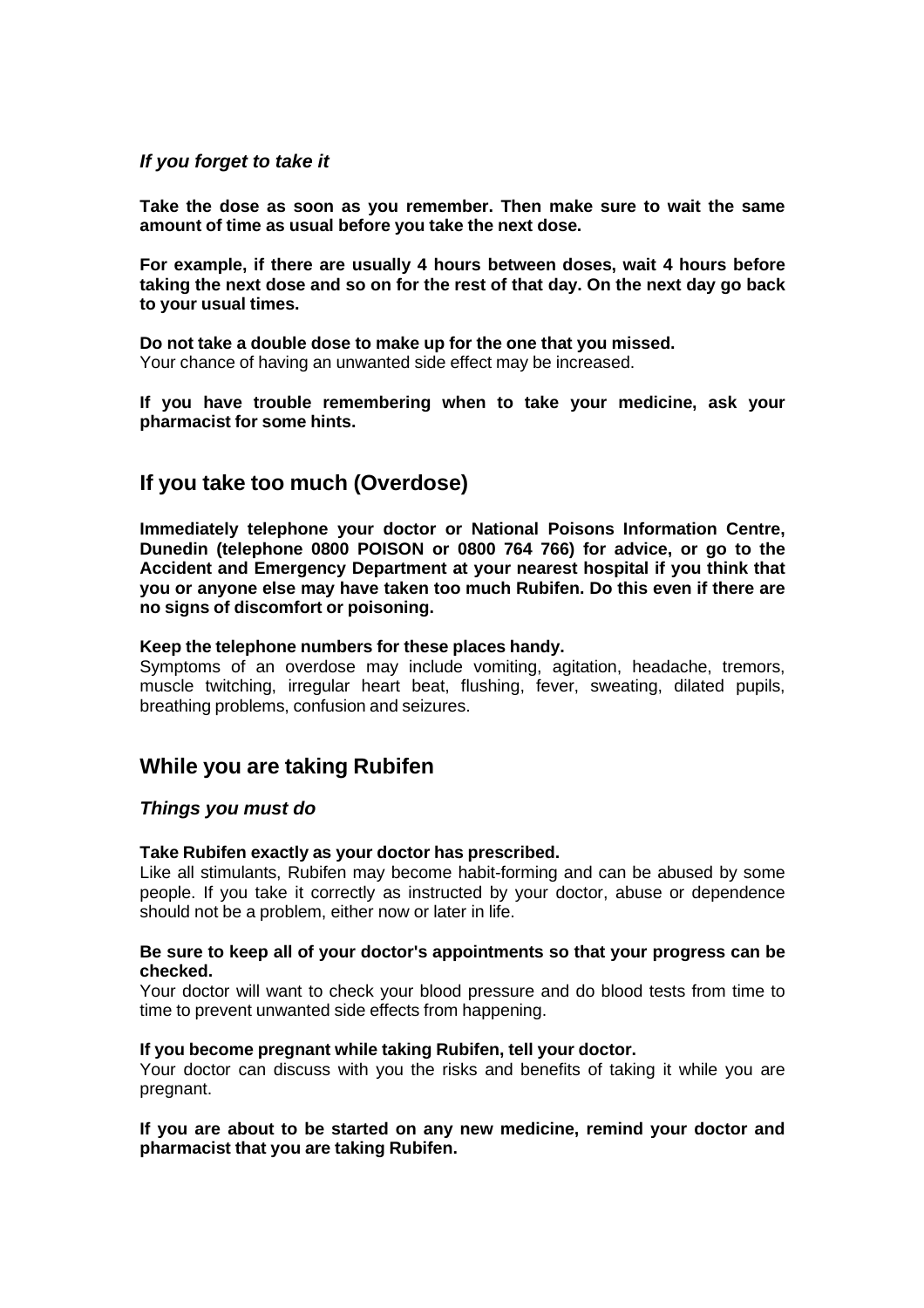**Tell any other doctor, dentist or pharmacist who treats you that you are taking Rubifen.**

# *Things you must not do*

#### **Do not stop your treatment without first checking with your doctor.**

If you suddenly stop taking this medicine, your condition may reappear or you may get unwanted effects such as depression. To prevent this, your doctor may want to gradually reduce the amount of medicine you take each day before stopping it completely.

**Do not take Rubifen to treat any other complaints unless your doctor tells you to.**

**Do not give this medicine to anyone else, even if their symptoms seem to be similar to yours.**

# *Things to be careful of*

**Be careful driving, operating machinery or doing jobs that require you to be alert while you are taking Rubifen until you know how it affects you.**

This medicine may cause dizziness, drowsiness or blurred vision in some people. If you have any of these symptoms, do not drive or do anything else that could be dangerous.

#### **Be careful when drinking alcohol while you are taking Rubifen.**

Drinking alcohol during treatment with Rubifen is not recommended because alcohol can worsen some of the unwanted effects of Rubifen such as dizziness and drowsiness.

# **Side effects**

#### **Tell your doctor or pharmacist as soon as possible if you do not feel well while you are taking Rubifen.**

All medicines can have side effects. Sometimes they are serious, most of the time they are not. You may need medical treatment if you get some of the side effects.

#### **Do not be alarmed by this list of possible side effects. You may not experience any of them.**

#### **Ask your doctor or pharmacist to answer any questions you may have.**

#### **Tell your doctor if you notice any of the following side effects and they worry you:**

- nausea (feeling sick), vomiting or abdominal pain
- loss of appetite
- loss of weight and slower growth in children
- feeling nervous or unable to sleep
- dry mouth
- headache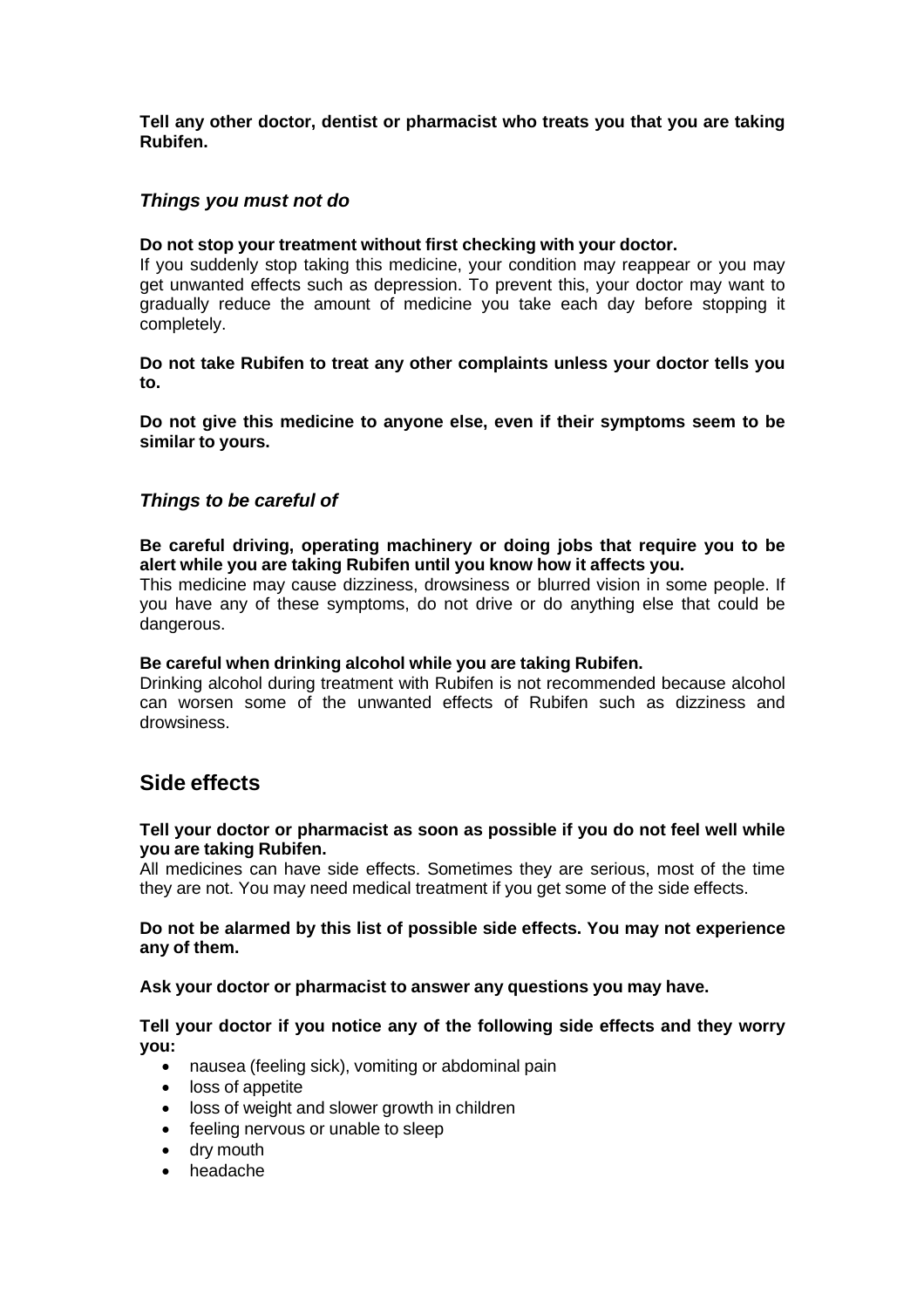- drowsiness
- dizziness
- mood changes such as depression or irritability
- blurred vision or problems focussing your eyes
- muscle cramps
- hair loss
- excessive teeth grinding (bruxism)

Stomach upset, loss of appetite and difficulty sleeping are common, especially at the start of treatment. Your doctor can usually help to reduce these symptoms by lowering the dose of Rubifen or changing the times when the tablets are taken.

# **Tell your doctor immediately if you notice any of the following:**

- signs of allergy such as swelling of the face, lips or tongue; shortness of breath, wheezing or troubled breathing
- rash, itching, red blotches, blisters or pealing of the skin
- sudden increase in body temperature, sweating, fast heart beat, muscle stiffness and fluctuating blood pressure, which may lead to coma
- constant "flu-like" symptoms such as chills, fever, sore throat, swollen glands, aching muscles or joints
- unusual bleeding or bruising
- unusual tiredness, shortness of breath when exercising, dizziness, pale skin
- uncontrollable twitching, jerking or writhing movements
- seizures (fits)
- pain or tightness in the chest
- fast or irregular heart beat, changes in blood pressure
- yellow colour to the skin or eyes, dark coloured urine or light coloured bowel motions
- confusion or hallucinations (seeing or feeling things that are not really there)
- severe or persistent headache.

The above side effects may be serious. You may need urgent medical attention.

# **Tell your doctor if you notice anything else that is making you feel unwell.**

Other side effects not listed above may happen in some people.

# **After taking Rubifen**

# *Storage*

- Keep your tablets in the original container until it is time to take them.
- Store the tablets in a cool dry place. Store below 25°C.
- Do not store Rubifen or any other medicine in the bathroom or near a sink.
- Do not leave it in the car or on window sills.

Heat and dampness can destroy some medicines. Rubifen will keep well if it is cool and dry.

# **Keep this medicine where children cannot reach it.**

A locked cupboard at least one-and-a-half metres above the ground is a good place to store medicines.